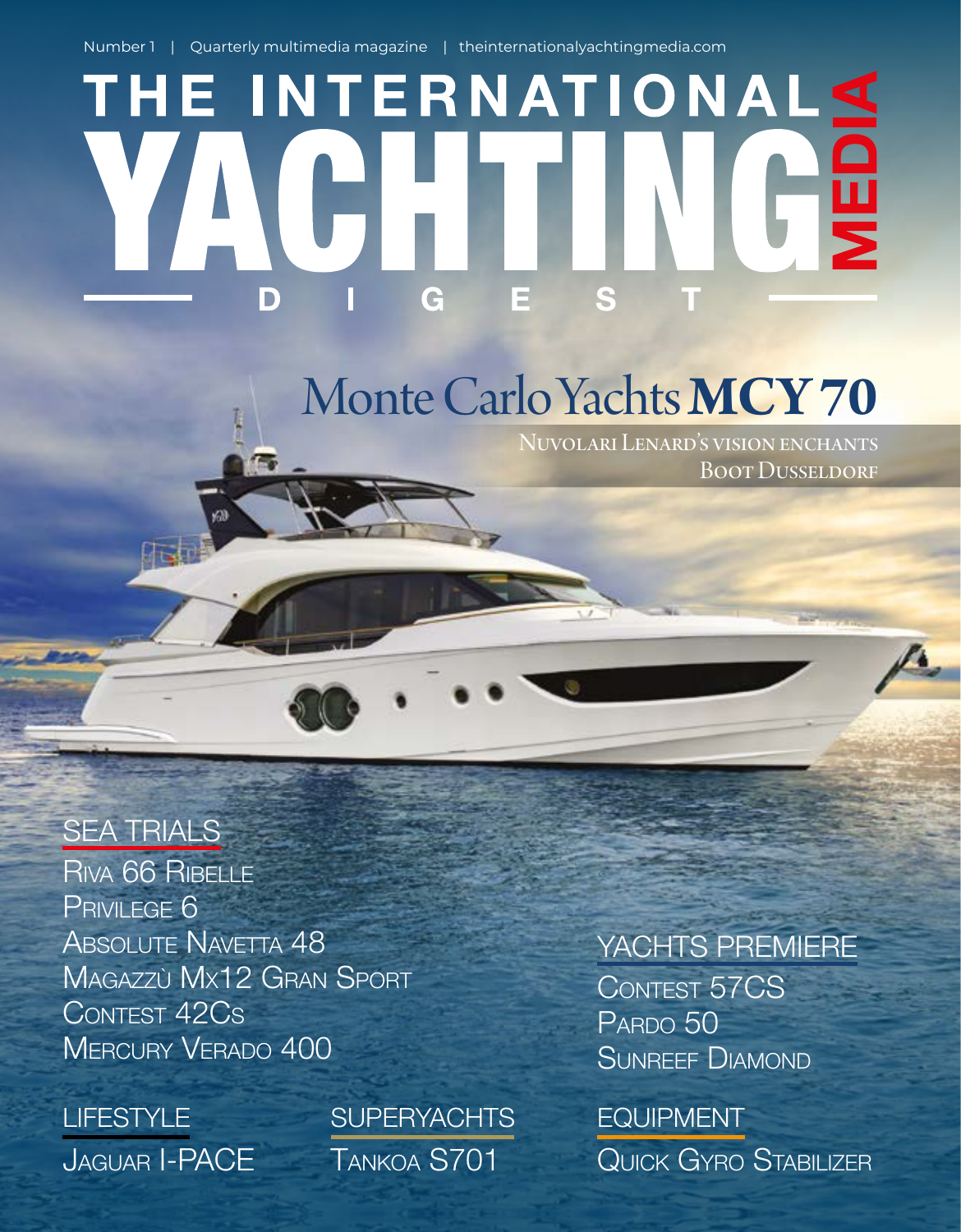# **Privilege 6** Sea trial

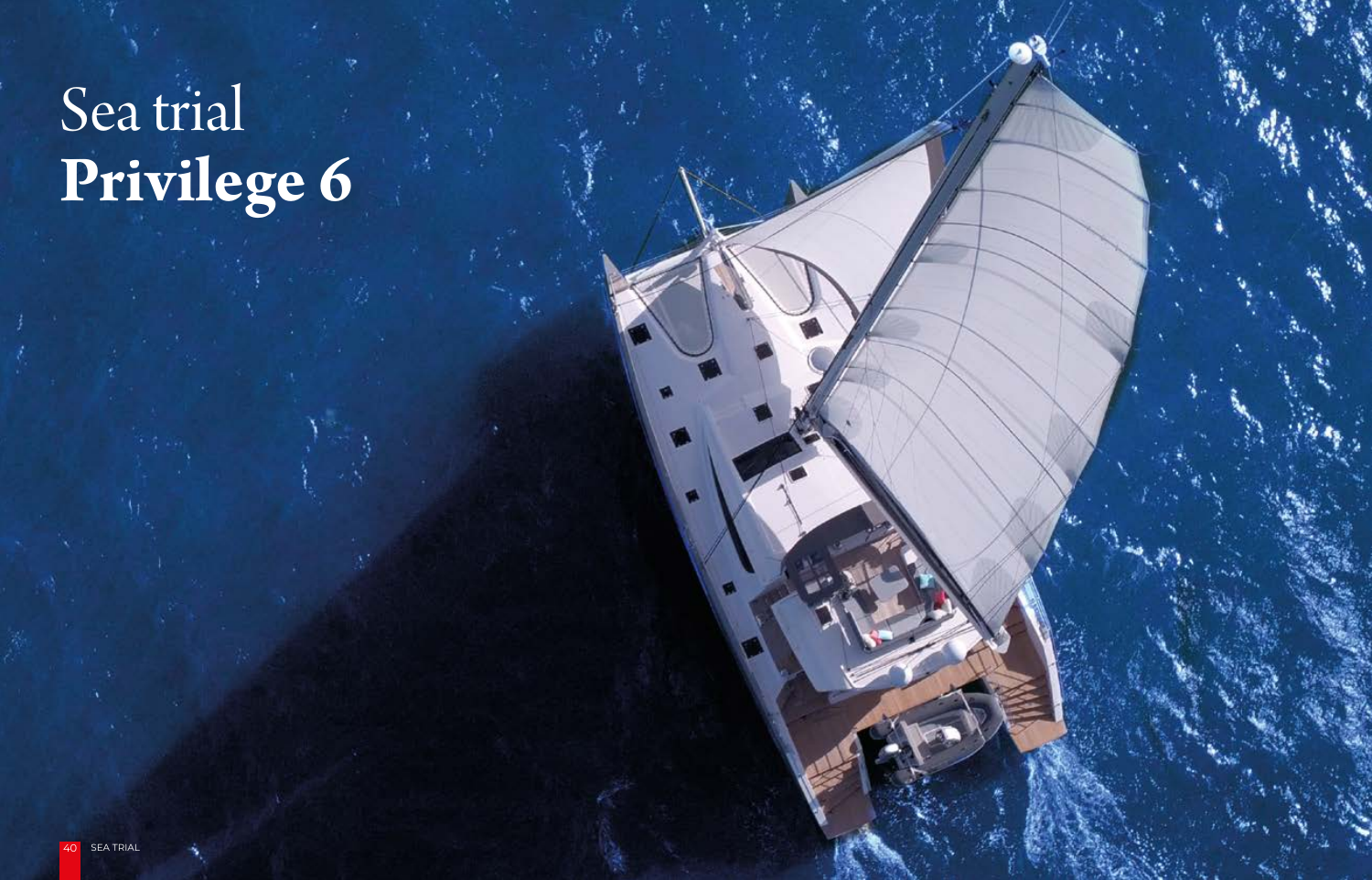

#### A 130-MILE-LONG SEA TRIAL

## FROM PALMA TO BARCELONA ON BOARD A PRIVILEGE **6**

#### To sail around the world in frst class

There are many and various ways to<br>Privilege 6build a catamaran intended<br>for long sailing experiences but since when Privilege 6build a catamaran intended for long sailing experiences but, since when it was established, **[Privilege Marine](https://www.yachts.group/gb/privilege.html)** has developed its own unmistakable one, based on three pillars it never disregards: comfort, safety ad sturdiness.

Founded in 1985 by the well-known creator of Vendée Globe, Philippe Jeantot, the shipyard builds, now as then, together with its own customers, custom catamarans where attention to details and high-level finishes determine, from the very moment of launch, the birth of real masterpieces.

It's the last day of the yachting exhibition, booths are still crowded but the Privilege 6 has certainly no difficulty in getting noticed. 20 meters long and more than 9 meters wide, she catches visitors' eye with her unparalleled beauty.

You can therefore realize how the opportunity to sail on board one of this "Stradivarius of the sea" is not a common thing and how, when the opportunity presented itself, I didn't hesitate and I immediately flew to Palma de Mallorca where the **[Privilege 6](http://privilegecatamaransamerica.com/privilege-catamaran-6-series/)** was waiting for me.

The following is not just a sea trial but the report of a crossing where it becomes unequivocally clear that it is possible to sail comfortably under conditions which would be undoubtedly "inconvenient" for many other vessels.

I walk the last few meters that separate me from the Privilege Marine's booth at the Palma International Boat Show.

While I am lost in my thoughts, I'm introduced to the crew with whom I'll carry out my crossing.

Bernard Lemaignen and Manon Letribot are a couple with a very long experience with the command and daily management of big catamarans, gained during their frequent sailing experiences all around the world.

We seat and we talk about the weather: a very strong mistral is coming and our departure, bound by the leaving of other vessels, will not take place before the following morning.

I'm given the VIP cabin on the left hull that looks like a five-star microloft, equipped with en-suite bathroom and separated shower compartment.



*by Luca D'Ambrosio*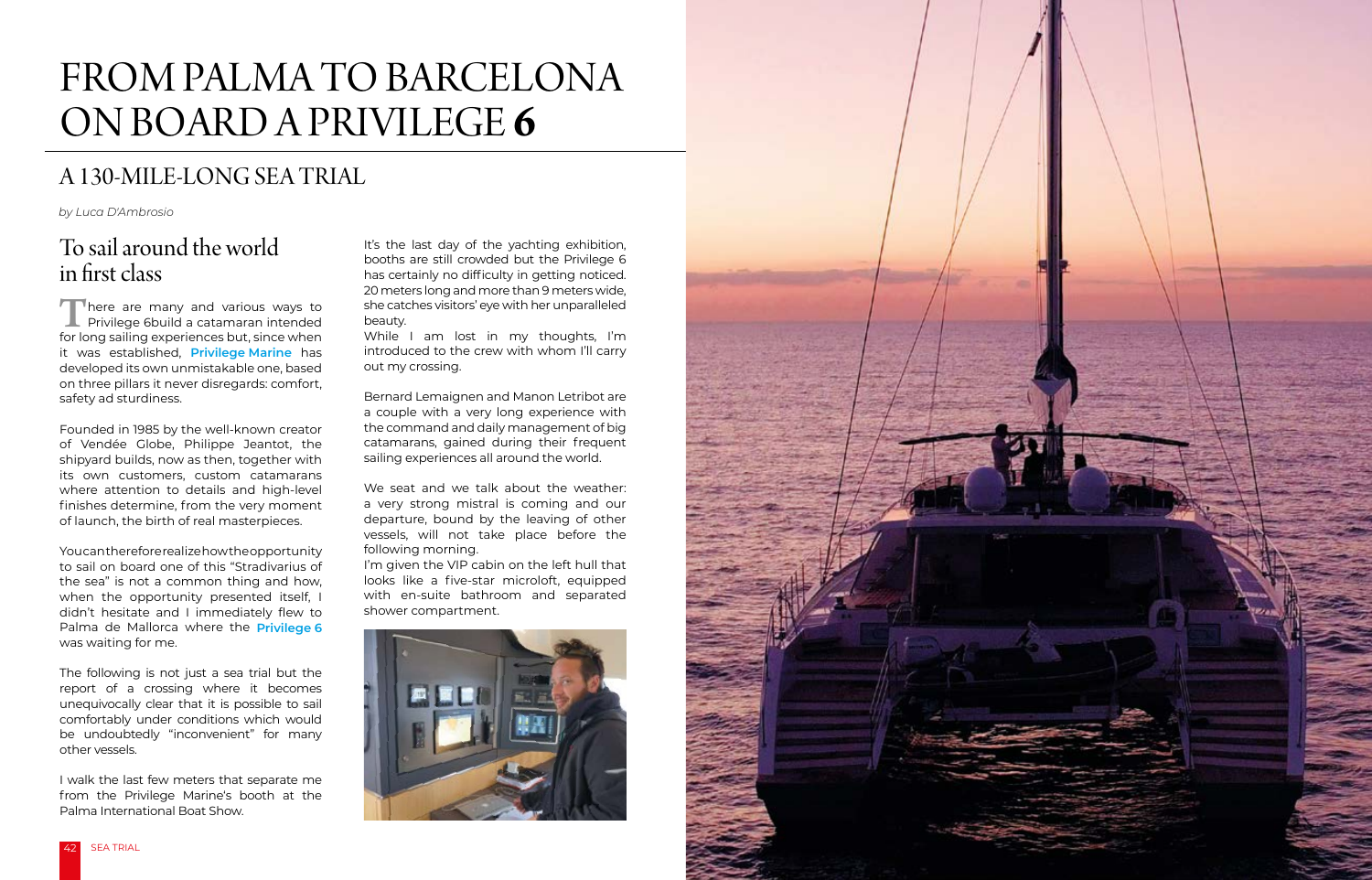

On the following day, it's 12/13 degrees outside. We take a look at the weather forecast and then, very carefully, we cast off and finally, at about eleven, we slowly go out of that maze of relieving and mooring ropes stretching all around us.

Out of the port, we're welcomed by a fair fresh breeze, so we sail under power running between 8 and 9 knots in a sea that I would define as calm, whose average wave height tends to increase while we get away from Palma.

Meanwhile, we are passed by a pair of 25/30-metre trawlers which, probably headed to Costa Brava, pitch showily and raise high waves as soon as their bows cut through the water.

Moving from mono to multihulls requires a few hours for the "sea leg" to adapt itself to the boat's move. Yes, because, under these conditions, catamarans, too, roll and pitch but in a softer and more progressive way.

"Our" Privilege 6 is designed to offer a completely safe circulation on board; the handrails are exactly where they should be and I have all the time to get acquainted with this new movement while I move from the bow to the stern with no problem in a sea that, if we weren't on board this catamaran, would have forced me to be significantly more cautious.

Bernand and Manon go sleeping and, once I am alone, I realize that I've won their confidence.

For my guard shift, I choose to stay on the fybridge. Despite the cold windy weather, the sun is warm and I don't feel cold anymore. Sailing on this catamaran significantly increases the levels of the comfort and safety perceived, especially if we consider that these conditions would be absolutely difficult for any other boat.

After two hours and half of navigation, we sail between Punta Negra and Sa Dragonera and we're ready to sail in open seas to Barcelona. A western wind is blowing and the true wind direction is about 35 degrees, so we decide to open the jib in order to gain a little of speed.

The maneuver is carried out quickly from the fybridge and, as soon as the jib is raised, the catamaran is immediately 2 knots faster.

I see Bernard stopping one of the engines, I ask him why and he gently explains to me that this is one among the possible sailing



points of this cat. True wind is 12/14 knots and we are sailing under sail and power (just one engine is on) at little more that 9 knots, with a fuel consumption of just 10 l/h, on board a 20-metres catamaran that weights 28 tons…



Sea state is now characterized by 1.5-meter waves that seem to suggest a possible imminent change of direction or strengthening of the wind.

It's two in the afternoon and, considering that our ETA foresees that we will arrived at 03:00 on the morning of the next day, Bernand establishes two-hour shifts for every member of the crew. I ask him to show me the alarm parameters of the two Yanmar 110hp engines and I take the first shift.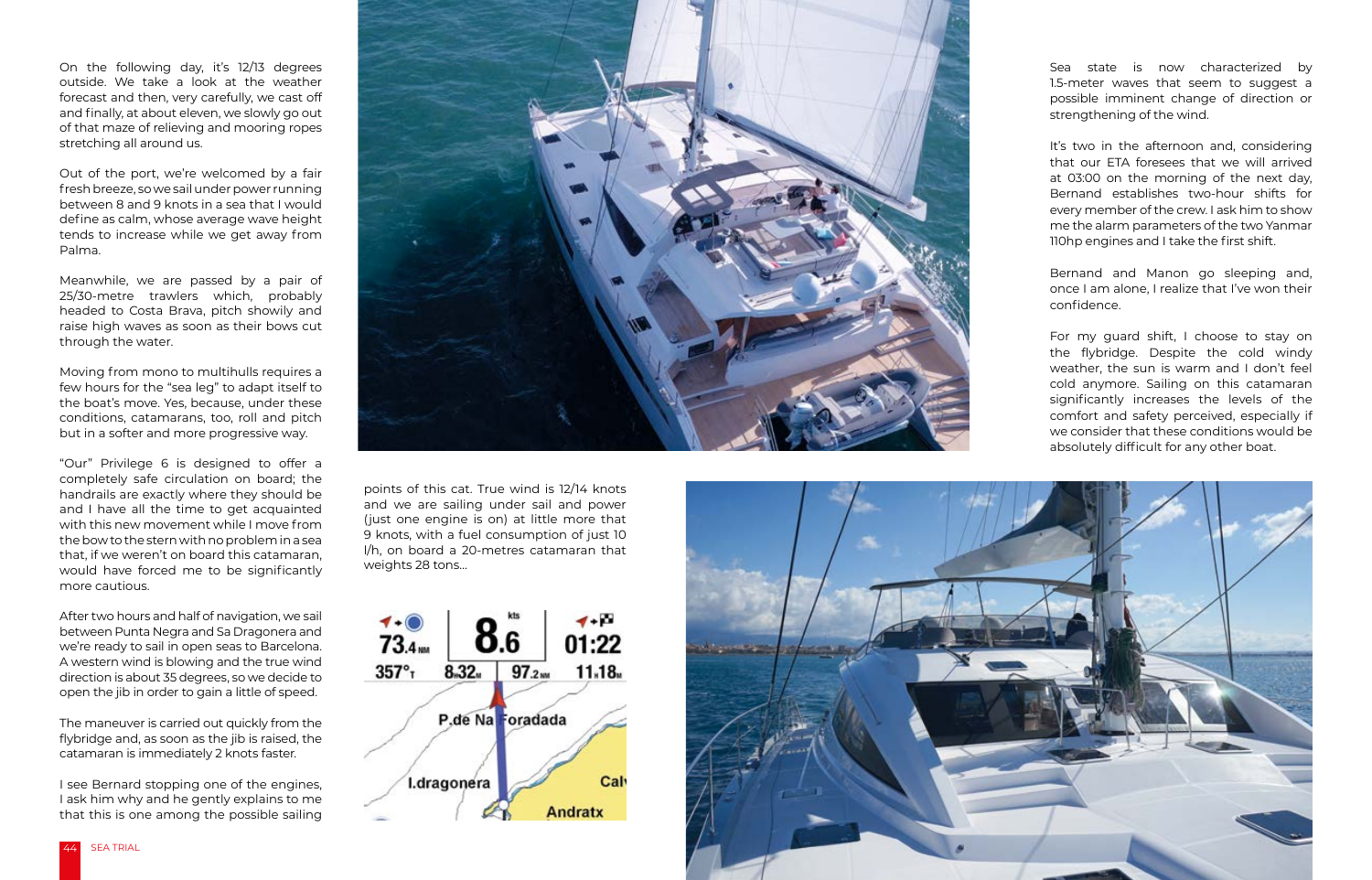

My guard shift finishes with no problem and Bernand arrives right on time to relieve me. I'm not sleepy, so we go on chatting while Maron still sleeps. Bernand tells me that he has been sailing since he was child but that he started to actually sail only when he was 20 when he was told that, near there, they were looking for crews for some boat transfers.

Two days later, he left Les Sables d'Olonne in the snow to board. He has never disembarked and, during the two following years, he continued to sail between Scotland and French Polynesia, under the command of the same captain. Then, he became a sailor, a captain and started to deliver catamarans all around the world, training crews for their owners.

I get up and I get to the deck, where Bernard is up to raise the mainsail. A look at the onboard instrumentation confirms that the wind has changed direction and

Yes, because the delivery process of a Privilige Marine boat is not a common thing and, in addition to crew training, it also includes a boat "tuning" period until the full satisfaction of the customer.

I'm tired and I decide to go sleeping. I go below deck and, as soon as I put my head on the pillow, I fall asleep.

An unusual movement and a strange new stability wake me up. I think I just have fallen asleep but a look at my watch reveals I've slept for almost two hours.

now true wind is blowing at 15/16 knots with a 60-degree direction, really good for our catamaran.

We get to the flybridge, we stop the engine and trim sails. In cross wind and strong breeze, the Privilege 6 runs fast, at an



The sailing plan Privilege 6 sailing planthe owner of this Privilege 6 has chosen is small enough, the jib looks like a yankee and the mainsail is not the conventional square top one we're used to see on board this type of catamarans. Nevertheless, we stop the engine and, as soon as the mainsail is raised, the Privilege stabilizes and starts accelerating. We're running at about 9 knots while a stupid smile, typical of all sailing enthusiasts, immediately appears on our faces.

Dolphins come and greet our bows on many occasions while the sun begins to shine and the spectacle before our eyes promises to be unforgettable. I decide to dare and I pull the drone out of the equipment bag while I promise myself to land with an abundant reserve of battery.

I wait for the sun to reach the horizon line, then I launch my drone while both the wind and the sea, maybe by chance, maybe out of respect for the beauty of the moment, decide to fall a little. So, while we sail at about 6/7 knots, I launch my drone and I take this extraordinary sequences.

We turn one of the engines on to sail a little faster while Manon prepares dinner. The dinette of the Privilege 6 is huge and beautiful. Inside, the safety sensation is amplified and everything that happens outside seems far away.

While we have dinner, the night replaces the day and both the wind and the sea get stronger.

Now, true wind blows at about 19-20 knots. Just long enough to put dishes and glasses back in their cabinet and long high waves come from our quarter.

average speed of over 10 knots. We come back to the dinette, we dim all instruments' lights and we enjoy sailing.

There are still 40 miles to Barcelona and sea and wind go on getting stronger. Bernand lays down in the dinette and has a rest while Manon and I take our guard shift. The windows of the dinette give us a



complete perimeter view, we can steer from here, making our course corrections from the remote control of the autopilot from the chart table.

It's very cold outside and the boat pitches a lot but from here… from here, you can have a first-class world tour even in two-meterhigh waves, just like now.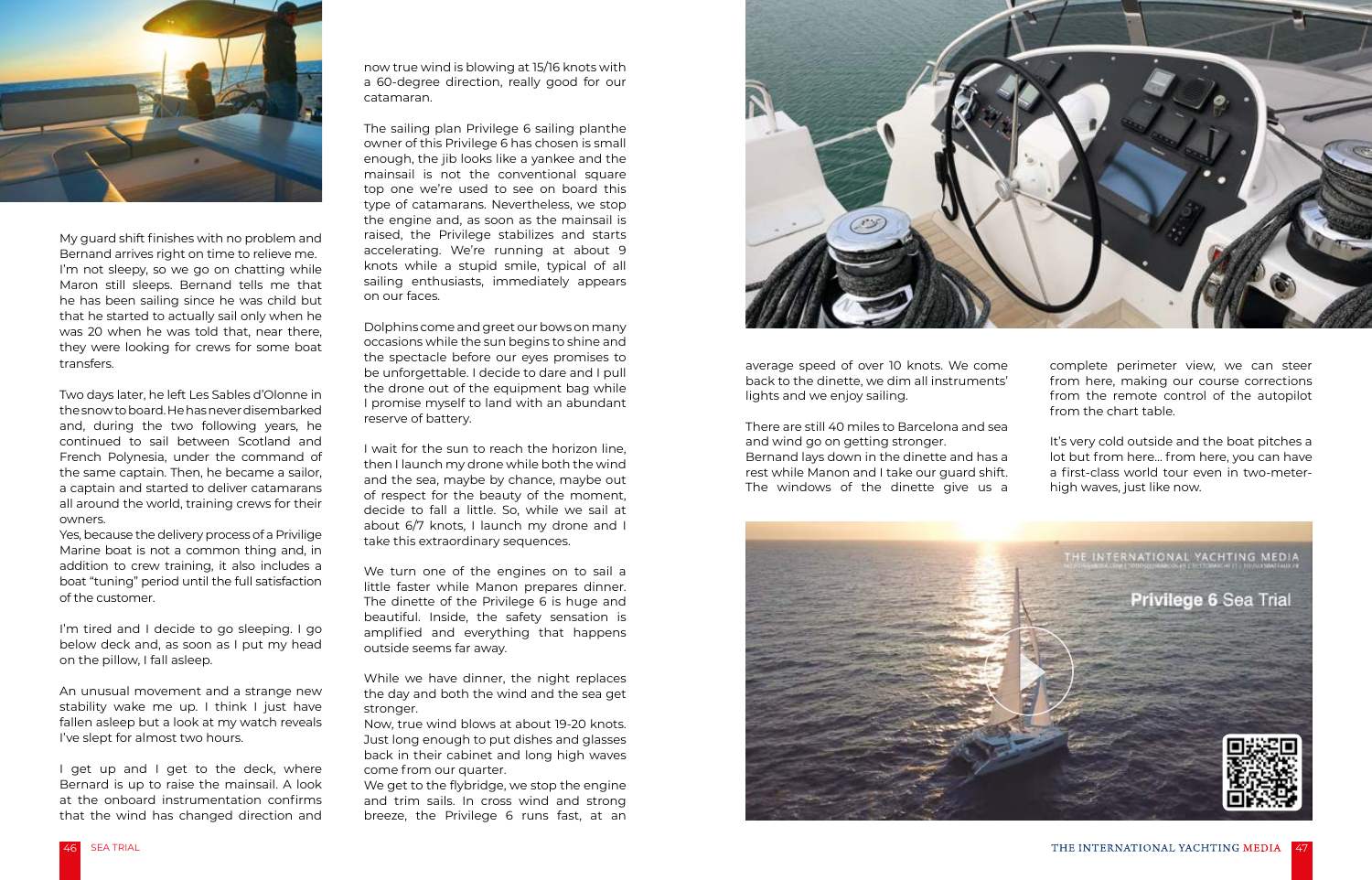Manon is an excellent second mate and can do everything on board. So, she updates the logbook at regular intervals and checks instruments.



....Founded in 1985 by the wellknown creator of Vendée Globe, Philippe Jeantot, the shipyard builds, now as then, together with its own customers, custom catamarans where attention to details and high-level finishes determine, from the very moment of launch, the birth of real masterpieces.

She and Bernand met during a season on a Privilege catamaran and they have been living and working together since then. Nice and competent, they are one among the best crew I've never met to date.







If the wind went on getting stronger, we should trim the mainsail.

On a catamaran, in fact, sails should not be shortened according to listing, like on monohulls, but according to precise indications provided by the shipyard.

Our guard shift goes fast while we constantly look at both the horizon and our wind instrument that, fortunately for us, saves us the shortening maneuver since wind never exceeds 20-22 knots.

Sailing in squalls, we touch a speed of 11 knots while the hulls of the Privilege 6 astonish me, showing a natural predisposition to surf.

Bernard relieves me and I go sleeping. Another change of trim wakes me. In addition to my vest, I put a sailing jacket on, I get to the fybridge and I see Bernand walking on the "park avenue" boom to put the mainsail in the laxy bag.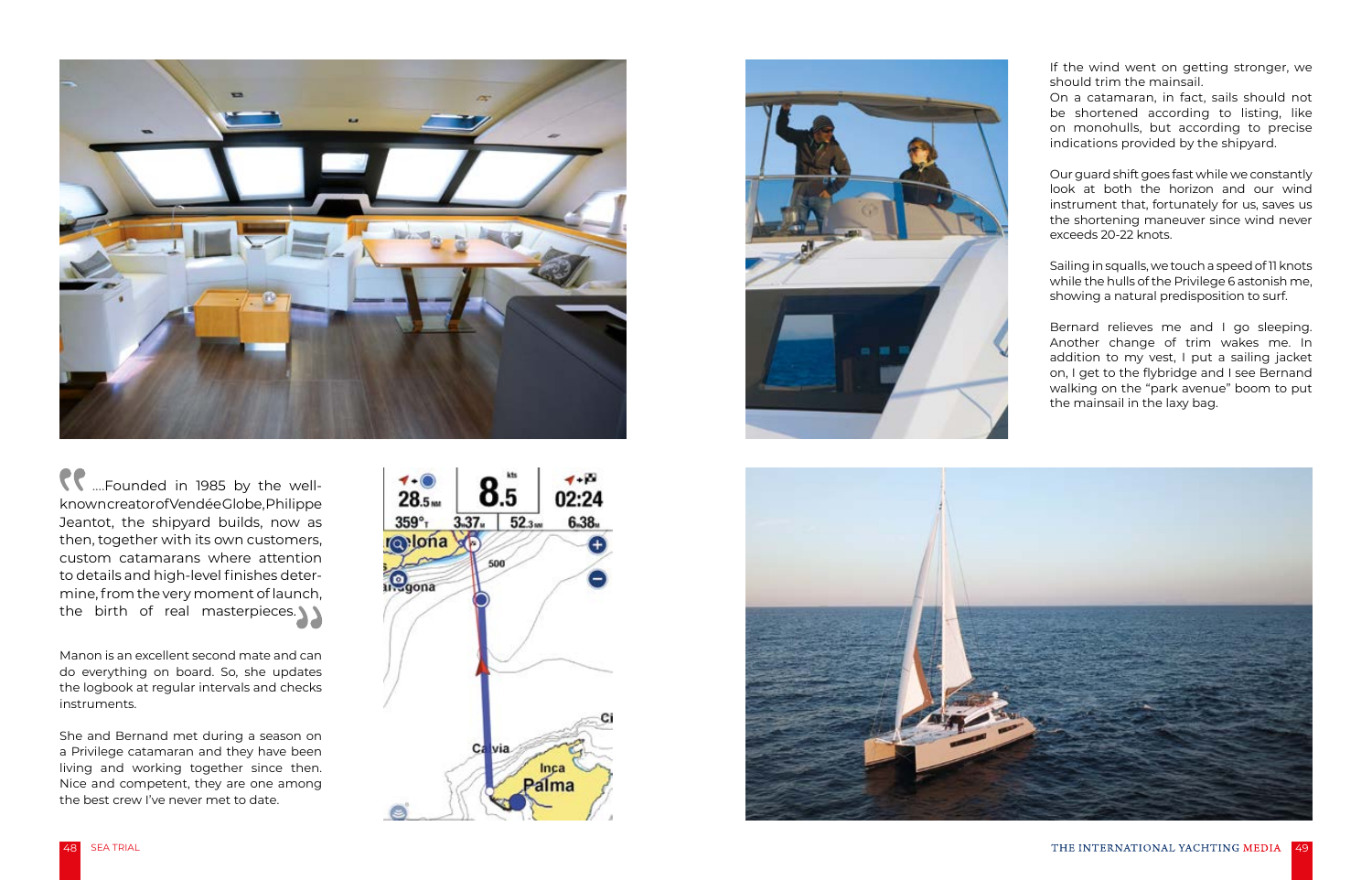It's two in the morning and there are still 7 miles to Barcelona, the true wind is blowing at 6/7 knots and our crossing is about to come to an end.

The traffic of ships and fishing vessels in front of Barcelona is impressive and the radar located just in front of us illuminates lots of ships at anchor.

The two engines push the boat at 8.5 knots on a slightly rough/almost calm sea. Bernand leaves me at the controls and gets below deck.

I jump off the bow and I turn a line around a mooring cleat while Manon has already got a rope over the astern cleat. Bernand gives me two spring lines, I secure them and we are finally docked.

I steer carefully to cross this stretch of sea and, one mile and half from the port, I start to slow down.

We moor without assistance at the external dock of a shipyard; Bernard prepares the ropes and then relieves me at the controls.

Manon and I "cover" the topside of the starboard hull with many fenders while we approach to the dock and we light it up with our torches.

> Designed by Marc Lombard in co-operation with Franck Darnet, this catamaran features unparalleled lines and differs from all the other cata-marans that, most of times, end up looking like simple floating cubes.

It's past three and we are still chatting in the cockpit, none of us seems to want to go sleeping. The emotions of this exciting crossing are still in my eyes in and my mind.

Sailing on board this boat is a unique experience even for those who, like me, spend most of the year sailing and testing many boats. This catamaran has the capacity to convert miles into a pure pleasure of sailing.

And this is why, while I get to my cabin, I am not at all happy about having to leave it on the following morning.



#### Privilege 6 – Description

The Privilege 6 is not a 60-footer as her name might suggest. With a waterline length of 64 feet, her overall length exceeds 20 meters.

In the Privilege 6, instead, hulls are characterized by a high free border and are harmoniously combined with an apparently low deckhouse that, with its aerodynamic slinky lines, gives the catamaran a sporty coupé's look while hiding the existence of a fybridge which extends to the stern with absolute lightness.

The cockpit is wide and well-protected, equipped with a bar cabinet and perimeter sofas.

Thanks to a system of sliding glazed doors, the salon and the cockpit create a unique 50-square-meter open space where the owner and his guests can enjoy their cokctails and dinners in total safety and comfort, both at anchor and in navigation.

In this version, the left hull is home to the master cabin which, positioned in the bow, benefits from the central elevated space of the catamaran.

The result is a huge suite with a walk-in closet and all sorts of amenities. Sleeping quarters include three VIP cabins, for each remaining extremity of the hull.

Each cabin is equipped with a king-size bed, en-suite bathroom and separate shower compartment. A crew cabin is situated forward.

In addition to spaces, what is really striking on board a Privilege boat is the very high level of finish and décor. Hand-stitched leather and refined cle-verly-matched wood essences provides an overview of the building quality and attention to details of this boat.

And the same care can be found also, and above all, in the engineering and positioning of on-board systems.

Equipped with two generators, a water maker and a huge fuel tank, this boat features an excellent range and could sail non stop for months.

Noteworthy is the galley which, located in the starboard hull and provided with a considerable storage capacity, can be used even in the harshest conditions.

Moreover, let us not forget that we're talking about a custom catamaran, where systems, fittings and space arrangement can be almost entirely customized around the owner's needs, which is another evidence of the great attention to customers.

The Privilege 6 is currently offered for sale at EUR 2.5 million but, if we consider that anything you can imagine – onboard instrumentation, carbon mast, park avenue boon, electronic devices, and even a tender (with outboard)- is included, we can say that the price is right and rationally proportionate to the above-mentioned building quality.